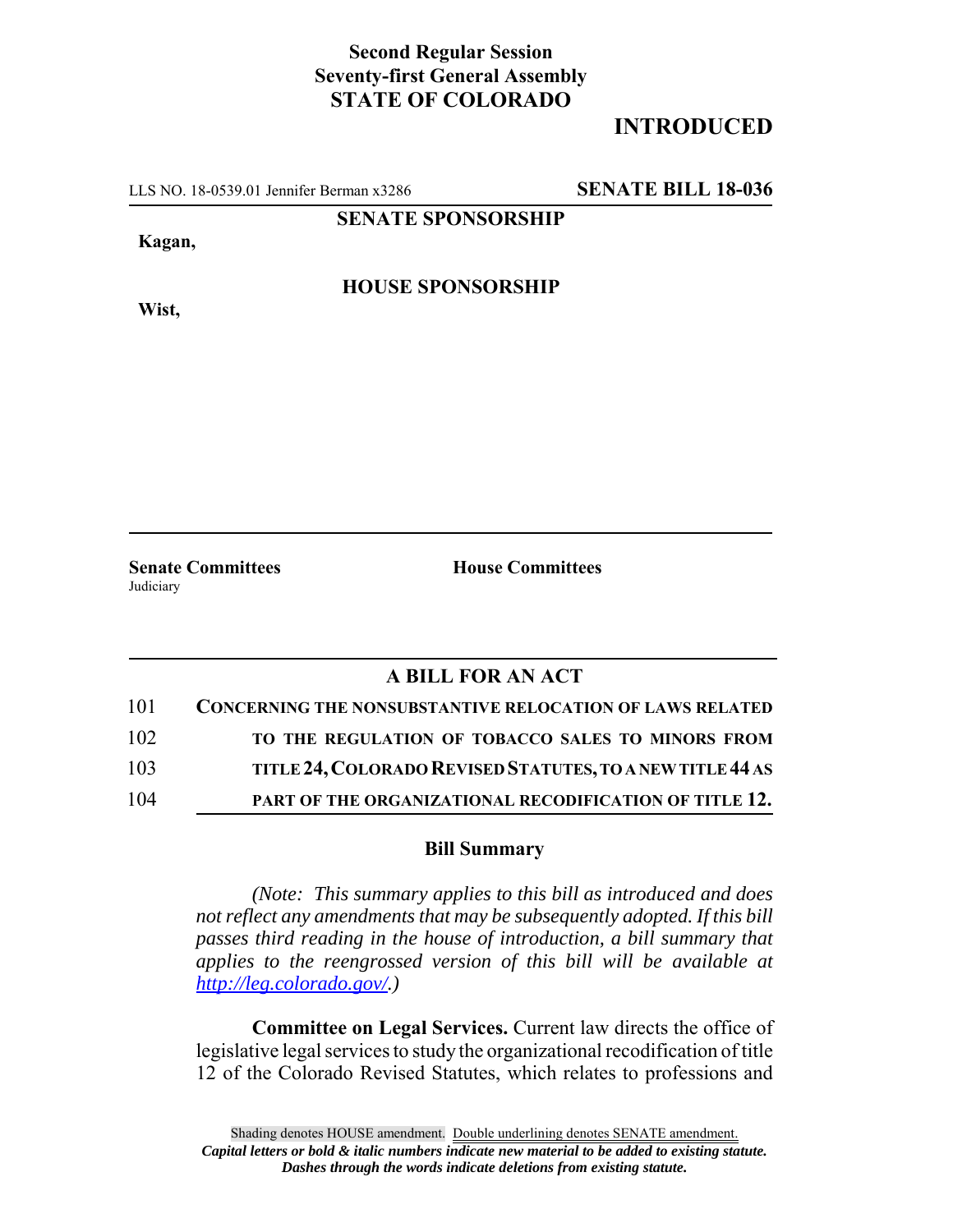occupations. One recommendation of the study is to relocate laws located in title 24 that are administered by the department of revenue to a new title 44, which will consist solely of laws administered by the department of revenue that regulate a variety of activities.

To implement this recommendation, **section 1** of the bill creates title 44 and **section 2** relocates laws related to the regulation of tobacco sales to minors from title 24 to the new title. **Section 3** repeals the relocated laws from their current location. **Sections 4 through 6** make conforming amendments necessitated by the relocation of the laws.

| $\mathbf{1}$   | Be it enacted by the General Assembly of the State of Colorado:    |
|----------------|--------------------------------------------------------------------|
| $\overline{2}$ | <b>SECTION 1.</b> In Colorado Revised Statutes, add title 44 as    |
| $\overline{3}$ | follows:                                                           |
| $\overline{4}$ | <b>TITLE 44</b>                                                    |
| 5              | <b>ACTIVITIES REGULATED BY THE</b>                                 |
| 6              | <b>DEPARTMENT OF REVENUE</b>                                       |
| $\overline{7}$ | <b>ARTICLE 1</b>                                                   |
| 8              | <b>Common Provisions</b>                                           |
| 9              | 44-1-101. Short title. THE SHORT TITLE OF THIS TITLE 44 IS THE     |
| 10             | "DEPARTMENT OF REVENUE ACTIVITIES REGULATION ACT".                 |
| 11             | 44-1-102. Legislative declaration. (1) THE GENERAL ASSEMBLY        |
| 12             | HEREBY FINDS AND DECLARES THAT:                                    |
| 13             | BEFORE THE ENACTMENT OF THIS TITLE 44, LAWS<br>(a)                 |
| 14             | ADMINISTERED BY THE DEPARTMENT OF REVENUE THAT REGULATE A          |
| 15             | VARIETY OF ACTIVITIES WERE CODIFIED IN TWO TITLES OF THE COLORADO  |
| 16             | REVISED STATUTES, MOST PROMINENTLY IN TITLE 12, WHICH GOVERNS      |
| 17             | PROFESSIONS AND OCCUPATIONS;                                       |
| 18             | (b) MOST PROFESSIONS AND OCCUPATIONS ARE REGULATED BY              |
| 19             | THE DEPARTMENT OF REGULATORY AGENCIES PURSUANT TO TITLE 12, BUT    |
| 20             | PRIOR TO THE 2017 LEGISLATIVE SESSION, TITLE 12 CONTAINED NUMEROUS |
|                |                                                                    |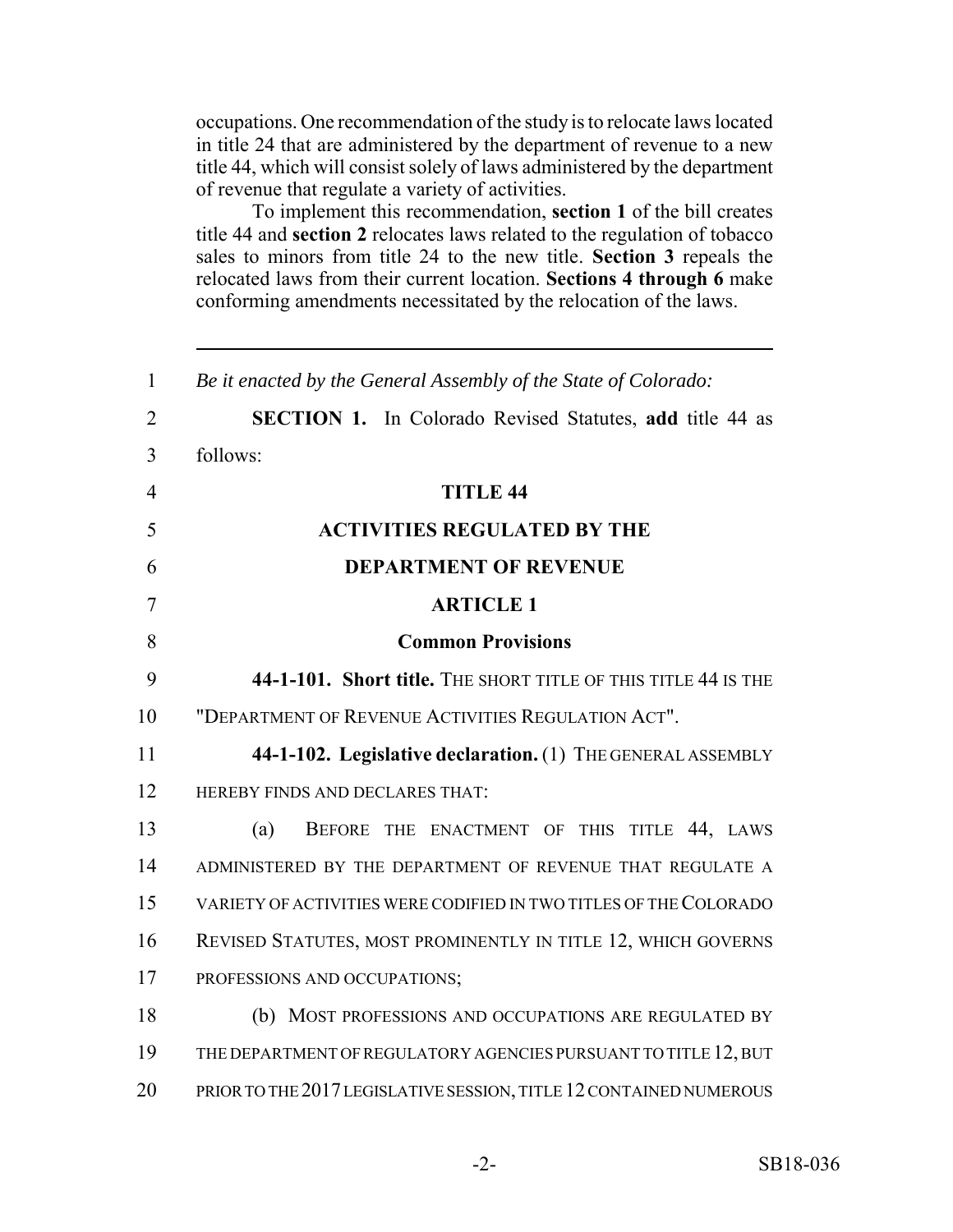LAWS THAT DID NOT PERTAIN TO THE REGULATION OF PROFESSIONS AND OCCUPATIONS AND WERE NOT ADMINISTERED BY THE DEPARTMENT OF REGULATORY AGENCIES;

 (c) WITH THE ENACTMENT OF SECTION 2-3-510 IN 2016, THE GENERAL ASSEMBLY DIRECTED THE OFFICE OF LEGISLATIVE LEGAL SERVICES TO STUDY AN ORGANIZATIONAL RECODIFICATION OF TITLE 12 OF THE COLORADO REVISED STATUTES, INCLUDING RELOCATING LAWS THAT DO NOT PERTAIN TO PROFESSIONS AND OCCUPATIONS AND ARE NOT ADMINISTERED BY THE DEPARTMENT OF REGULATORY AGENCIES;

10 (d) BASED ON RECOMMENDATIONS FROM THE TITLE 12 RECODIFICATION STUDY, THE GENERAL ASSEMBLY ENACTED SEVERAL 12 BILLS IN THE 2017 LEGISLATIVE SESSION TO RELOCATE OUT OF TITLE 12 MANY LAWS THAT ARE ADMINISTERED BY ENTITIES OTHER THAN THE 14 DEPARTMENT OF REGULATORY AGENCIES;

 (e) THE STUDY ALSO RECOMMENDED CREATING A NEW TITLE 44 FOR PURPOSES OF CONSOLIDATING LAWS ADMINISTERED BY THE DEPARTMENT OF REVENUE THAT REGULATE ACTIVITIES INTO A SINGLE TITLE IN ORDER TO FACILITATE BOTH:

 (I) THE PUBLIC'S AND REGULATED ENTITIES' UNDERSTANDING OF 20 THE LAWS THAT APPLY TO THEM; AND

**III)** THE DEPARTMENT OF REVENUE'S ADMINISTRATION OF THESE LAWS; AND

 (f) CREATING A NEW TITLE 44 CONSISTING OF LAWS ADMINISTERED 24 BY THE DEPARTMENT OF REVENUE THAT REGULATE VARIOUS ACTIVITIES IS NECESSARY TO IMPLEMENT THE RECOMMENDATIONS OF THE TITLE 12 RECODIFICATION STUDY AND FACILITATE THE REORGANIZATION OF TITLE 12 PERTAINING TO THE REGULATION OF PROFESSIONS AND OCCUPATIONS.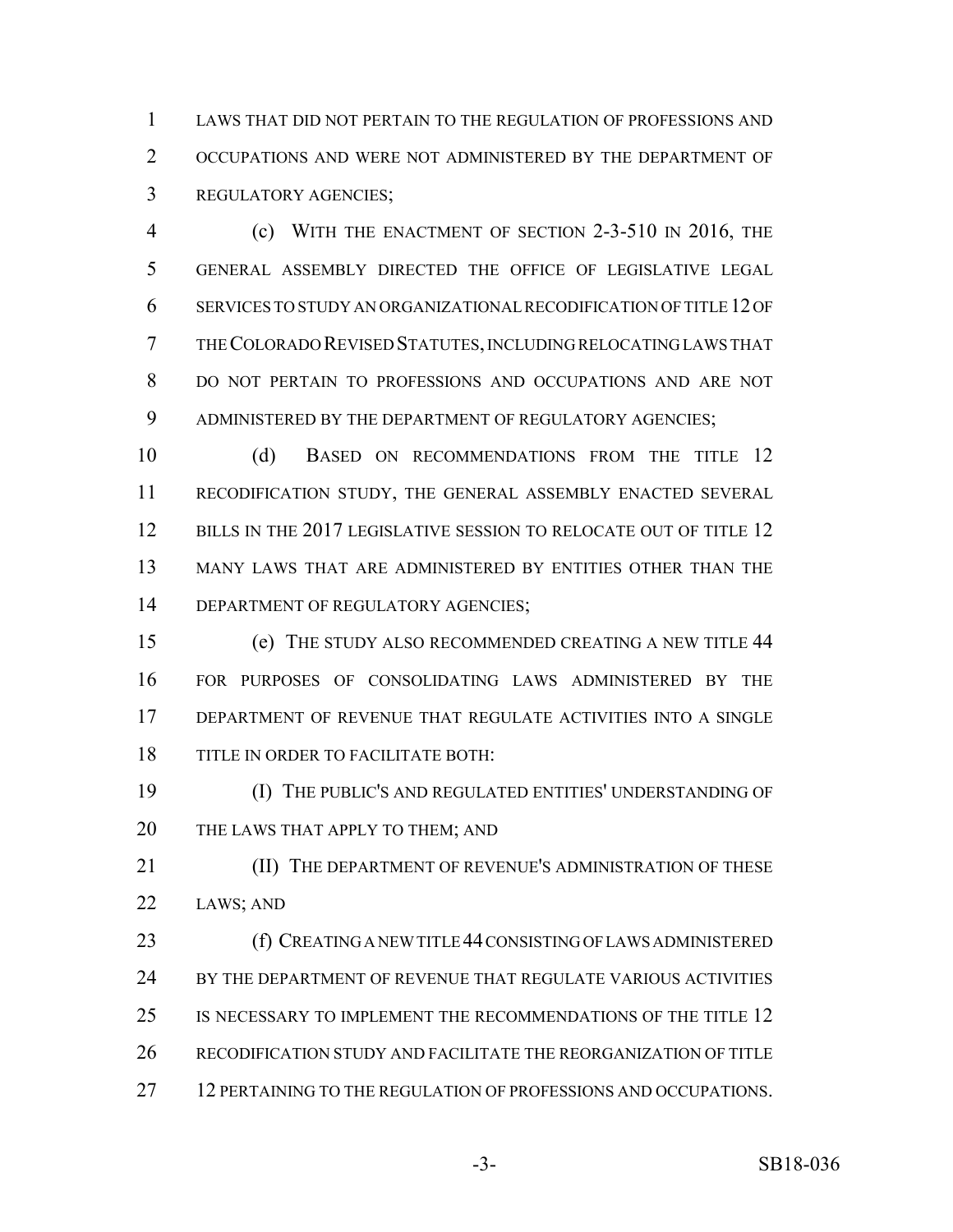| $\mathbf{1}$   | 44-1-103. Definitions. As USED IN THIS TITLE 44, UNLESS THE                  |
|----------------|------------------------------------------------------------------------------|
| $\overline{2}$ | <b>CONTEXT OTHERWISE REQUIRES:</b>                                           |
| 3              | "DEPARTMENT" MEANS THE DEPARTMENT OF REVENUE<br>(1)                          |
| $\overline{4}$ | CREATED IN SECTION 24-1-117.                                                 |
| 5              | (2) "EXECUTIVE DIRECTOR" MEANS THE EXECUTIVE DIRECTOR OF                     |
| 6              | THE DEPARTMENT.                                                              |
| 7              | <b>SECTION 2.</b> In Colorado Revised Statutes, add with amended             |
| 8              | and relocated provisions article 7 to title 44 as follows:                   |
| 9              | <b>ARTICLE 7</b>                                                             |
| 10             | <b>Regulation of Tobacco Sales to Minors</b>                                 |
| 11             | [Formerly 24-35-501] Legislative declaration.<br>$44 - 7 - 101.$             |
| 12             | (1) The general assembly finds that:                                         |
| 13             | (a) The use of cigarettes, tobacco products, or nicotine products            |
| 14             | creates dangerous risks to the health of the people of the state of          |
| 15             | Colorado;                                                                    |
| 16             | (b) Studies have shown that most people who use cigarettes,                  |
| 17             | tobacco products, or nicotine products started using them before the age     |
| 18             | of eighteen; and                                                             |
| 19             | (c) The costs of health care for persons suffering from diseases             |
| 20             | caused by the use of cigarettes, tobacco products, or nicotine products are  |
| 21             | borne by all people of the state of Colorado.                                |
| 22             | (2) The general assembly also recognizes that                                |
| 23             | $(a)$ federal regulations now require states, through designated state       |
| 24             | agencies, to develop programs to reduce the use of cigarettes, tobacco       |
| 25             | products, or nicotine products by minors as demonstrated by random           |
| 26             | inspection of businesses that sell cigarettes, tobacco products, or nicotine |
| 27             | products at retail.                                                          |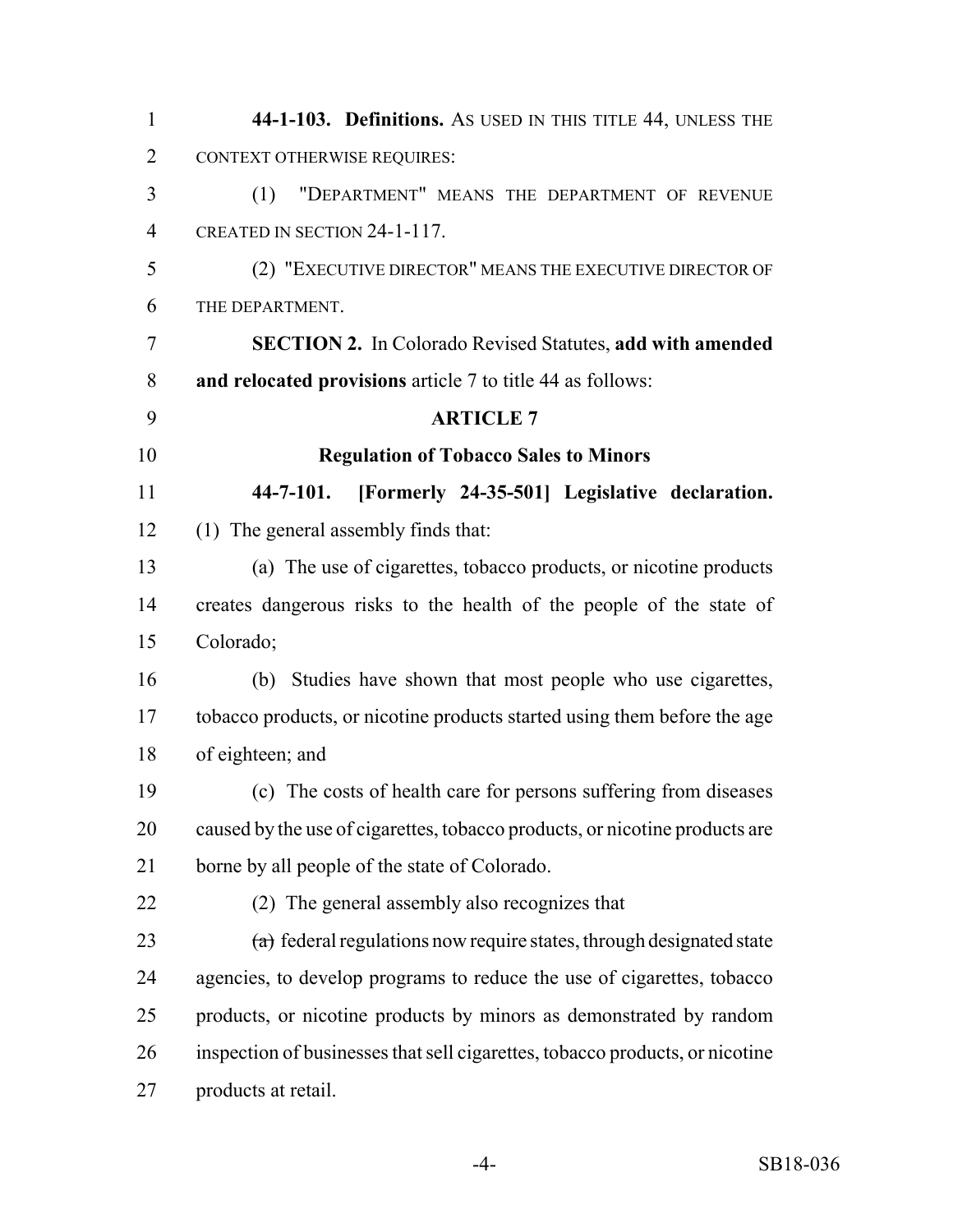1 (b) to (d) (Deleted by amendment, L. .) **44-7-102. [Formerly 24-35-502] Definitions.** As used in this part 5 ARTICLE 7, unless the context otherwise requires: (1) "Cigarette, tobacco product, or nicotine product" has the same 5 meaning as provided in section 18-13-121. C.R.S. (2) "Department" means the department of revenue.  $(3)(2)$  "Division" means the division of liquor enforcement within the department. (4) (3) "Hearing officer" means a person designated by the 10 executive director of the department to conduct hearings held pursuant to 11 section 24-35-505 SECTION 44-7-105.  $(5)(4)$  "Minor" means a person under eighteen years of age.  $(6)$  (5) "Retailer" means a business of any kind at a specific location that sells cigarettes, tobacco products, or nicotine products to a user or consumer. **44-7-103. [Formerly 24-35-503] Sale of cigarettes, tobacco products, or nicotine products to minors or in vending machines prohibited - warning sign - small quantity sales prohibited.** (1) No retailer shall sell or permit the sale of cigarettes, tobacco products, or nicotine products to a minor; except that it is not a violation if the retailer establishes that the person selling the cigarette, tobacco product, or nicotine product was presented with and reasonably relied upon a photographic identification that identified the person purchasing the cigarette, tobacco product, or nicotine product as being eighteen years of age or older.

 (2) No retailer shall sell or offer to sell any cigarettes, tobacco products, or nicotine products by use of a vending machine or other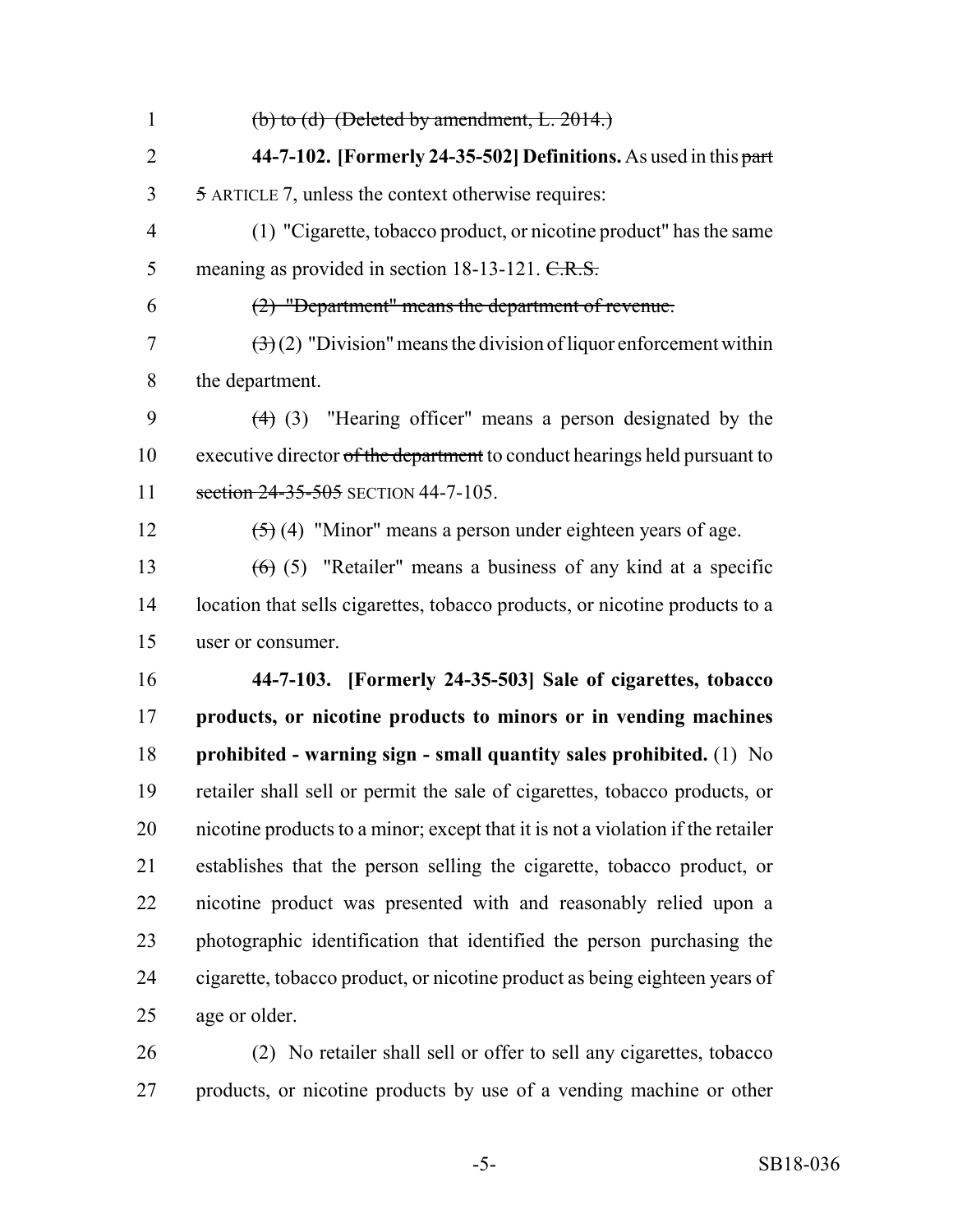- coin-operated machine; except that cigarettes may be sold at retail through vending machines only in:
- (a) Factories, businesses, offices, or other places not open to the general public;
- (b) Places to which minors are not permitted access; or

 (c) Establishments where the vending machine dispenses cigarettes through the operation of a device that enables an adult employee of the establishment to prevent the dispensing of cigarettes to minors.

 (3) Any person who sells or offers to sell cigarettes, tobacco products, or nicotine products shall display a warning sign as specified in this subsection (3). The warning sign must be displayed in a prominent place in the building and on any vending or coin-operated machine at all times, must have a minimum height of three inches and a width of six inches, and must read as follows:

#### WARNING

| 17 | IT IS ILLEGAL FOR ANY PERSON UNDER         |
|----|--------------------------------------------|
| 18 | EIGHTEEN YEARS OF AGE TO PURCHASE          |
| 19 | CIGARETTES, TOBACCO PRODUCTS, OR NICOTINE  |
| 20 | PRODUCTS, AND, UPON CONVICTION, A \$100.00 |
| 21 | FINE MAY BE IMPOSED.                       |

 (4) No retailer shall sell or offer to sell individual cigarettes, or any pack or container of cigarettes containing fewer than twenty cigarettes, or roll-your-own tobacco in any package containing less than 0.60 ounces of tobacco.

 (5) Nothing in this section affects federal laws concerning cigarettes, tobacco products, or nicotine products, as they apply to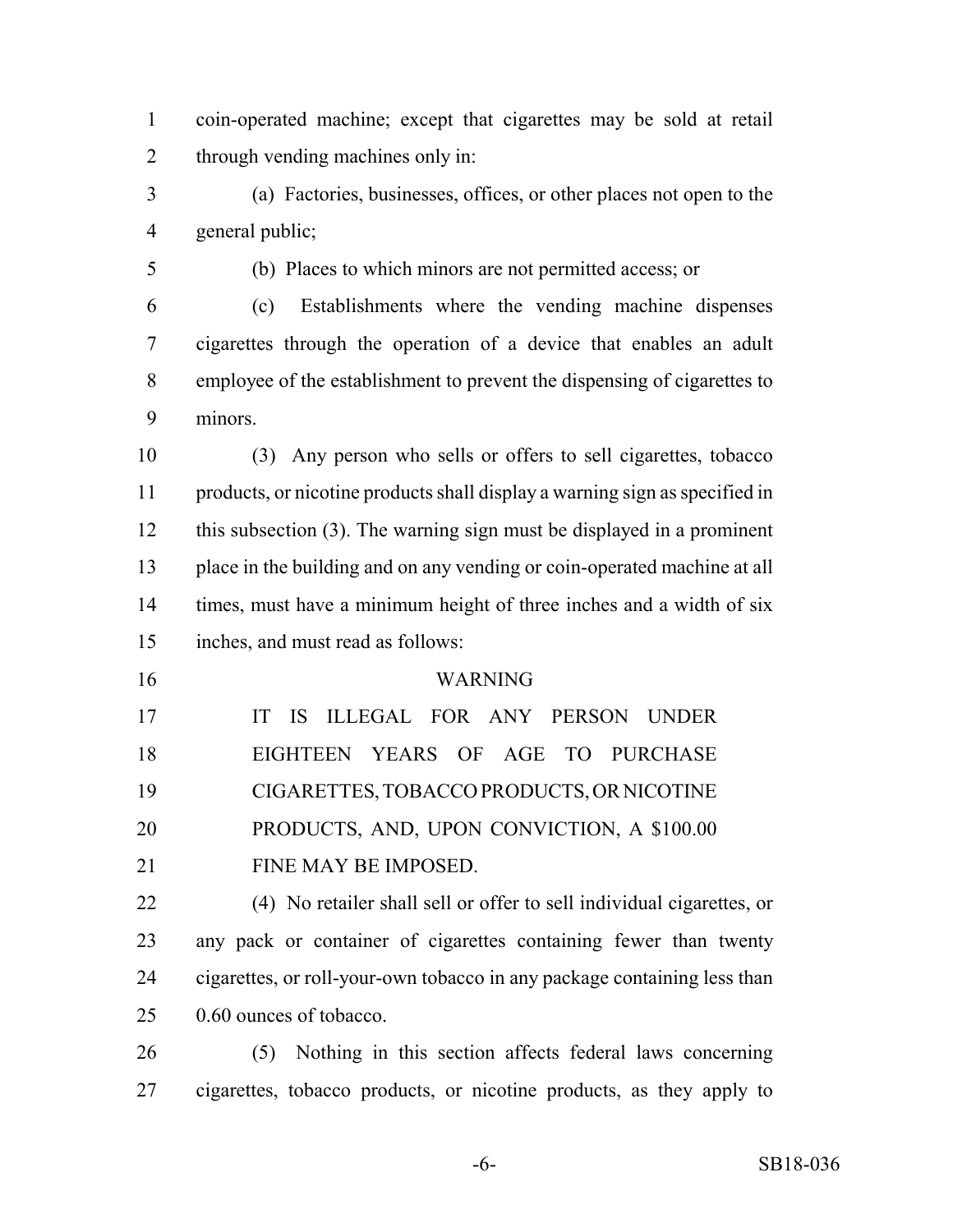military bases and Indian reservations within the state.

 **44-7-104. [Formerly 24-35-504] Enforcement authority - designation of agency - coordination - sharing of information.** (1) The division has the power to enforce all state statutes relating to the prohibition of the sale of cigarettes, tobacco products, or nicotine products to minors. The division is designated as the lead state agency for the enforcement of state statutes in compliance with federal laws relating to the prohibition of the sale of cigarettes, tobacco products, or nicotine products to minors.

 (2) The division shall coordinate the enforcement of state laws relating to the prohibition of the sale of cigarettes, tobacco products, or nicotine products to minors by multiple state agencies to avoid duplicative inspections of the same retailer by multiple state agencies.

 (3) (a) The division shall work with the department of human services and the department of public health and environment to ensure compliance with federal regulations for continued receipt of all federal funds contingent upon compliance with laws related to the prohibition of the sale of cigarettes, tobacco products, or nicotine products to minors.

 (b) The division shall perform at least the minimum number of random inspections of businesses that sell cigarettes, tobacco products, or nicotine products at retail as required by federal regulations.

22 (c) In order to pay for the inspections required by  $\frac{\partial^2 u}{\partial x^2}$ 23 of this subsection  $(3)$  SUBSECTION  $(3)(b)$  OF THIS SECTION, the division shall apply for a grant from the tobacco education, prevention, and 25 cessation program established in part 8 of article 3.5 of title 25. C.R.S.

 (4) In order to enforce laws relating to the prohibition of the sale of cigarettes, tobacco products, or nicotine products to minors, the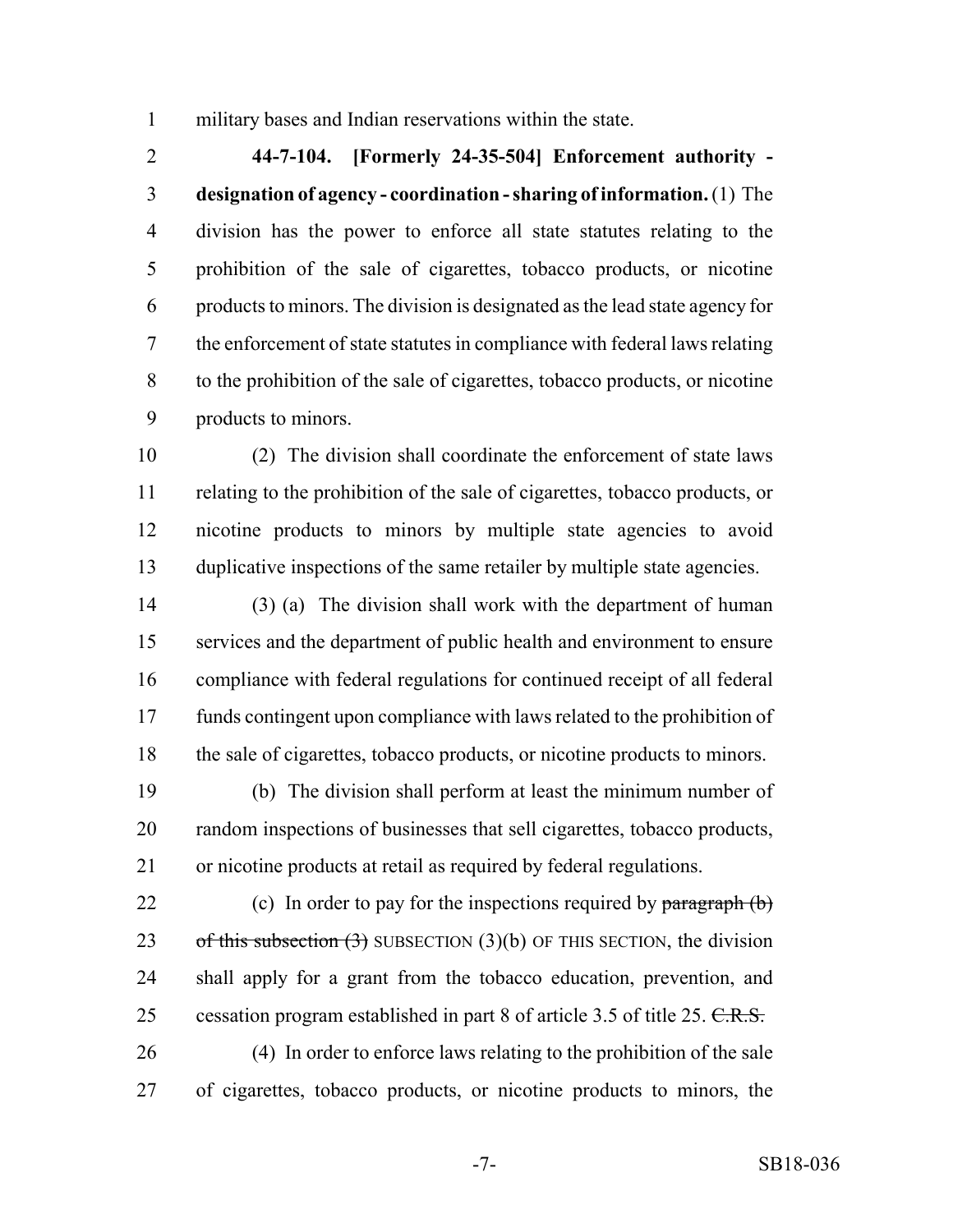1 department of revenue may share information on the identification and address of retailers that sell cigarettes, tobacco products, or nicotine products with any state agency responsible for the enforcement of laws relating to the prohibition of the sale of cigarettes, tobacco products, or nicotine products to minors.

 **44-7-105. [Formerly 24-35-505] Hearings.** (1) Subject to the 7 limitations contained in section 24-35-506 44-7-106, the division, on its own motion or on a complaint from another governmental agency responsible for the enforcement of laws relating to the prohibition of the sale of cigarettes, tobacco products, or nicotine products to minors, has 11 the power to penalize retailers for violations of section 24-35-503 SECTION 44-7-103.

13 (2) (a) A retailer accused of violating section  $24-35-503$  SECTION 44-7-103 shall be entitled to written notice of the time and place of the hearing personally delivered to the retailer at the actual retail location or mailed to the retailer at the last-known address as shown by the records of the department. The retailer is also entitled to be represented by counsel, to present evidence, and to cross-examine witnesses.

 (b) A retailer that does not claim an affirmative defense pursuant 20 to section  $24-35-506$  (2) SECTION 44-7-106 (2) may waive their ITS right to a hearing and pay the appropriate fine.

 (3) A hearing pursuant to this section shall be conducted at a location designated by the division before a hearing officer. The hearing officer shall have the power to administer oaths and issue subpoenas to require the presence of persons and the production of documents relating 26 to any alleged violation of section 24-35-503 SECTION 44-7-103.

(4) If the hearing officer finds, by a preponderance of the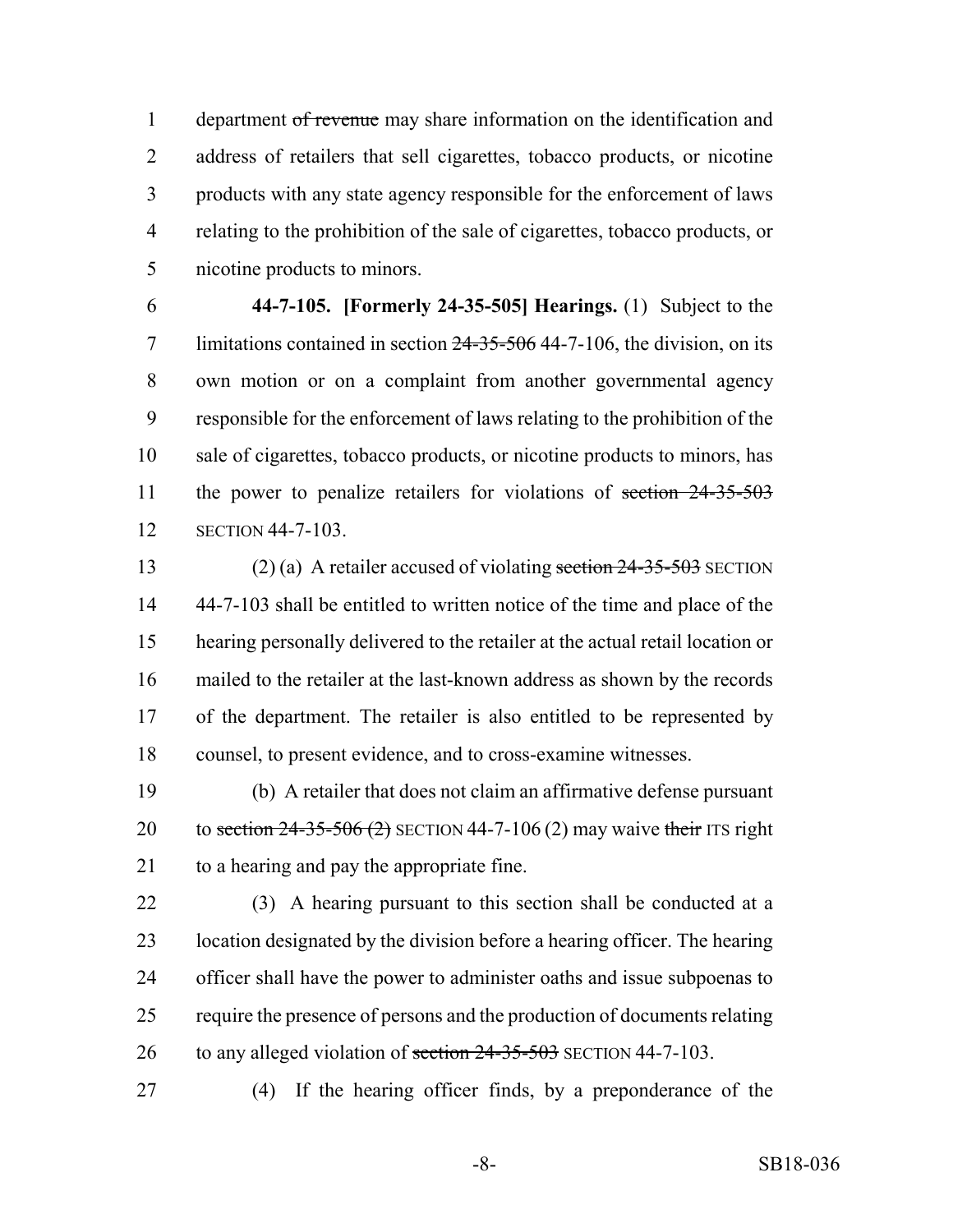1 evidence, that the retailer violated section 24-35-503 SECTION 44-7-103, 2 the hearing officer may issue a written order or levy a fine against the 3 retailer, subject to the provisions of section 24-35-506 SECTION 44-7-106. (5) The findings of the hearing officer shall be a final agency order. Any appeal of the decision of the hearing officer shall be filed with the Colorado court of appeals pursuant to section 24-4-106 (11).

 (6) Any unpaid fine levied pursuant to this section together with reasonable attorney fees may be collected in a civil action filed by the attorney general.

 (7) Any fines collected for violations of section 24-35-503 44-7-103 shall be forwarded to the state treasurer, who shall credit them to the cigarette, tobacco product, and nicotine product use by minors prevention fund created in section 24-35-507 SECTION 44-7-107.

 **44-7-106. [Formerly 24-35-506] Limitation on fines.** (1) For a 15 violation of section 24-35-503 (1) or (4) SECTION 44-7-103 (1) OR (4), the penalty shall be as follows:

 (a) A written warning for a first violation committed within a twenty-four-month period;

 (b) A fine of two hundred fifty dollars for a second violation within a twenty-four-month period;

 (c) A fine of five hundred dollars for a third violation within a twenty-four-month period;

 (d) A fine of one thousand dollars for a fourth violation within a twenty-four-month period; and

 (e) A fine of between one thousand dollars and fifteen thousand dollars for a fifth or subsequent violation within a twenty-four-month period.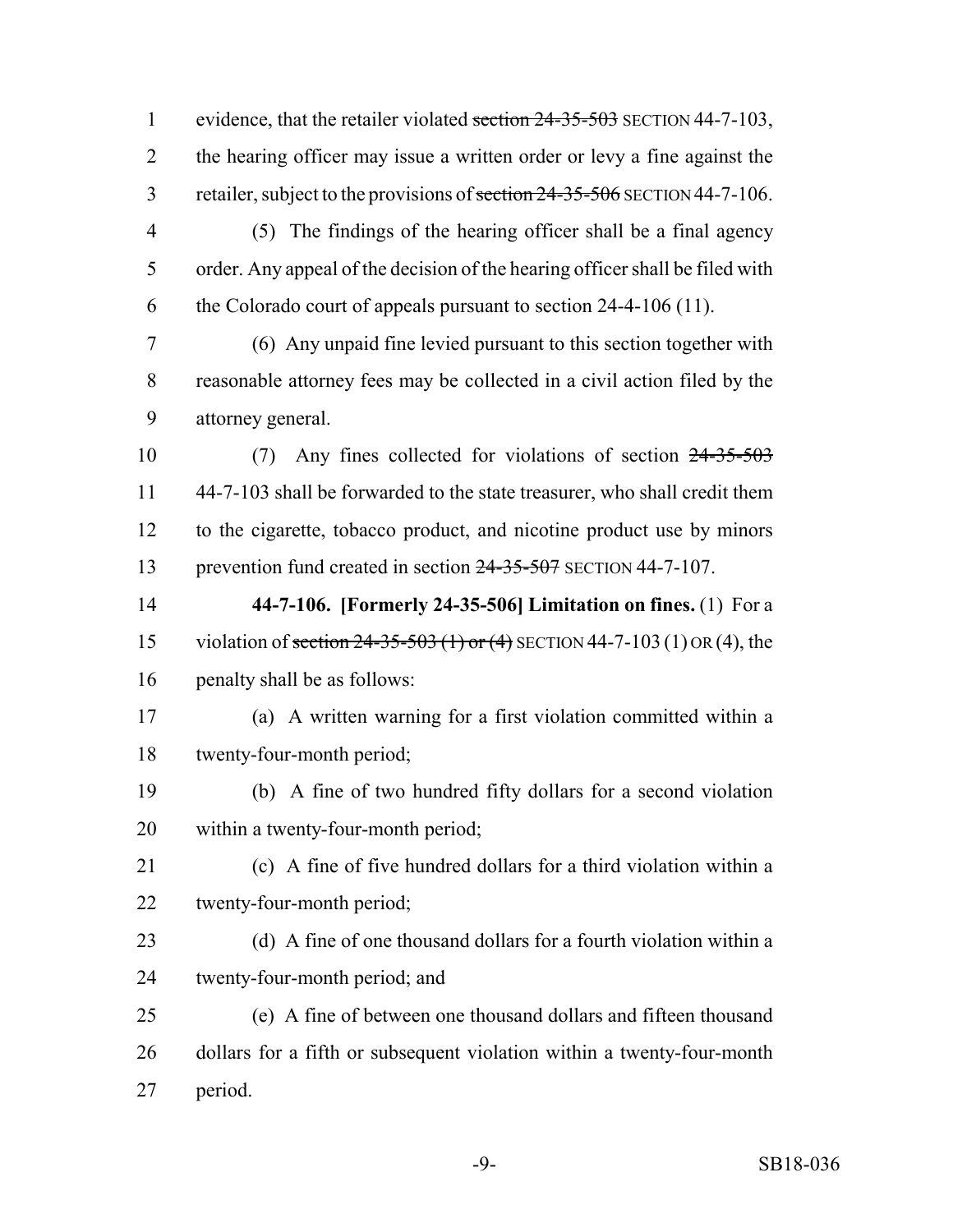(2) Notwithstanding subsection (1) of this section, no fine for a 2 violation of section  $24-35-503$  (1) SECTION 44-7-103 (1) shall be imposed upon a retailer that can establish an affirmative defense to the satisfaction of the division or the hearing officer that, prior to the date of the violation, it:

 (a) Had adopted and enforced a written policy against selling cigarettes, tobacco products, or nicotine products to persons under eighteen years of age;

 (b) Had informed its employees of the applicable laws regarding the sale of cigarettes, tobacco products, or nicotine products to persons under eighteen years of age;

 (c) Required employees to verify the age of cigarette, tobacco product, or nicotine product customers by way of photographic identification; and

 (d) Had established and imposed disciplinary sanctions for noncompliance.

 (3) The affirmative defense established in subsection (2) of this section may be used by a retailer only twice at each location within any twenty-four-month period.

20 (4) For a violation of section  $24-35-503$  (2) or (3) SECTION 21  $44-7-103$  (2) OR (3), the penalty shall be as follows:

22 (a) (I) For a violation of section  $24-35-503$  (2) SECTION 44-7-103 (2), a fine of twenty-five dollars for a first violation committed within a twenty-four-month period;

25 (II) For a violation of section  $24 - 35 - 503$  (3) SECTION 44-7-103 (3), a written warning for a first violation committed within a twenty-four-month period;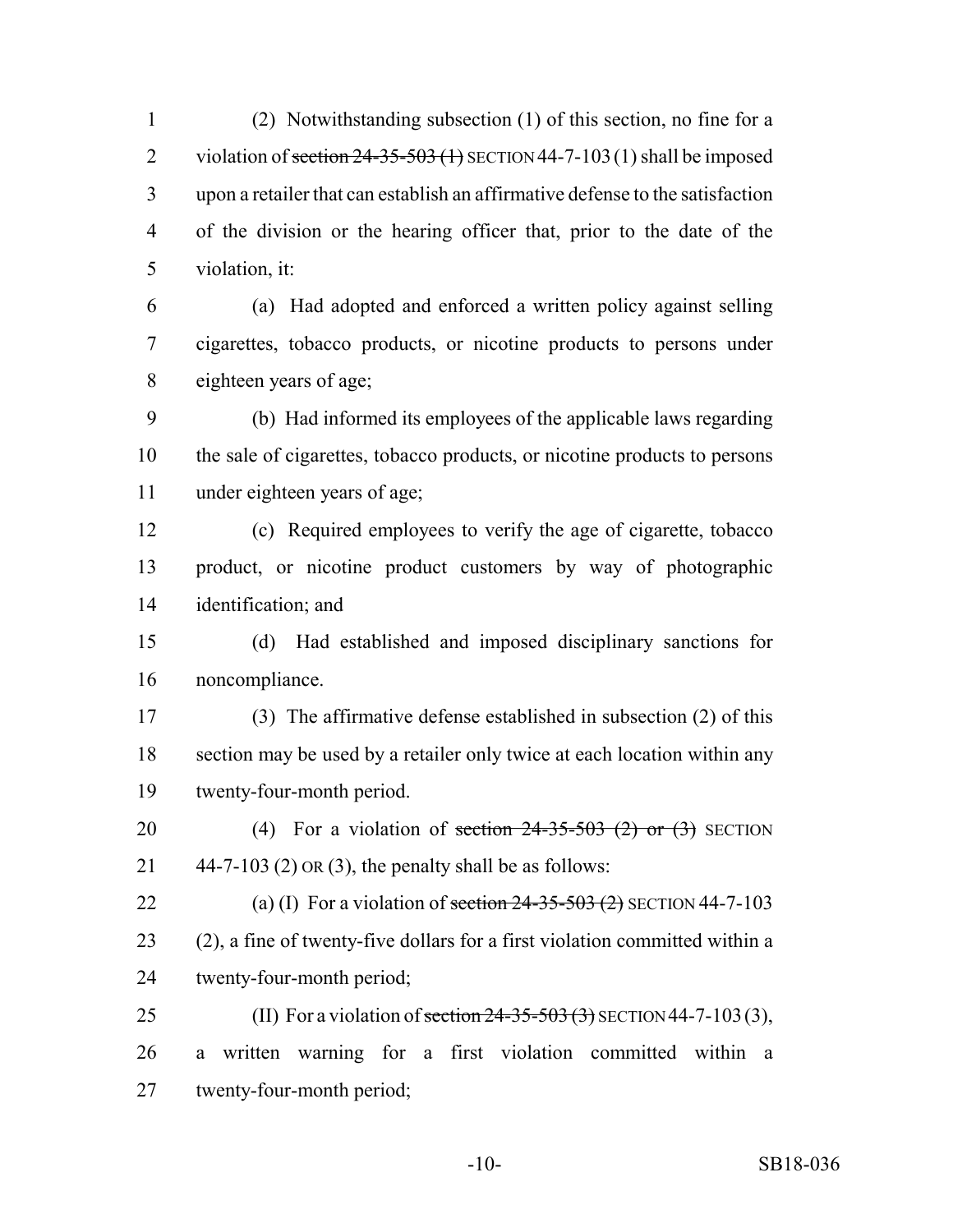(b) A fine of fifty dollars for a second violation within a twenty-four-month period;

- (c) A fine of one hundred dollars for a third violation within a twenty-four-month period;
- 

 (d) A fine of two hundred fifty dollars for a fourth violation within a twenty-four-month period; and

 (e) A fine of between two hundred fifty dollars and one thousand dollars for a fifth or subsequent violation within a twenty-four-month period.

 **44-7-107. [Formerly 24-35-507] Cigarette, tobacco product, and nicotine product use by minors prevention fund - grants.** (1) There is hereby created in the state treasury the cigarette, tobacco product, and nicotine product use by minors prevention fund, referred to 14 in this section as the "fund". Moneys MONEY in the fund are IS subject to annual appropriation by the general assembly. Any interest derived from 16 the deposit and investment of moneys MONEY in the fund remains in the 17 fund. Any unexpended or unencumbered moneys MONEY remaining in the 18 fund at the end of any fiscal year remain REMAINS in the fund and do DOES not revert or transfer to the general fund or any other fund of the state.

 (2) Subject to annual appropriations by the general assembly, the department of human services may make grants from the fund to programs designed to develop training materials for retailers related to the prohibition of the sale of cigarettes, tobacco products, or nicotine products to minors or to programs designed to prevent the use of cigarettes, tobacco products, or nicotine products by minors.

**SECTION 3. Repeal of relocated provisions in this act.** In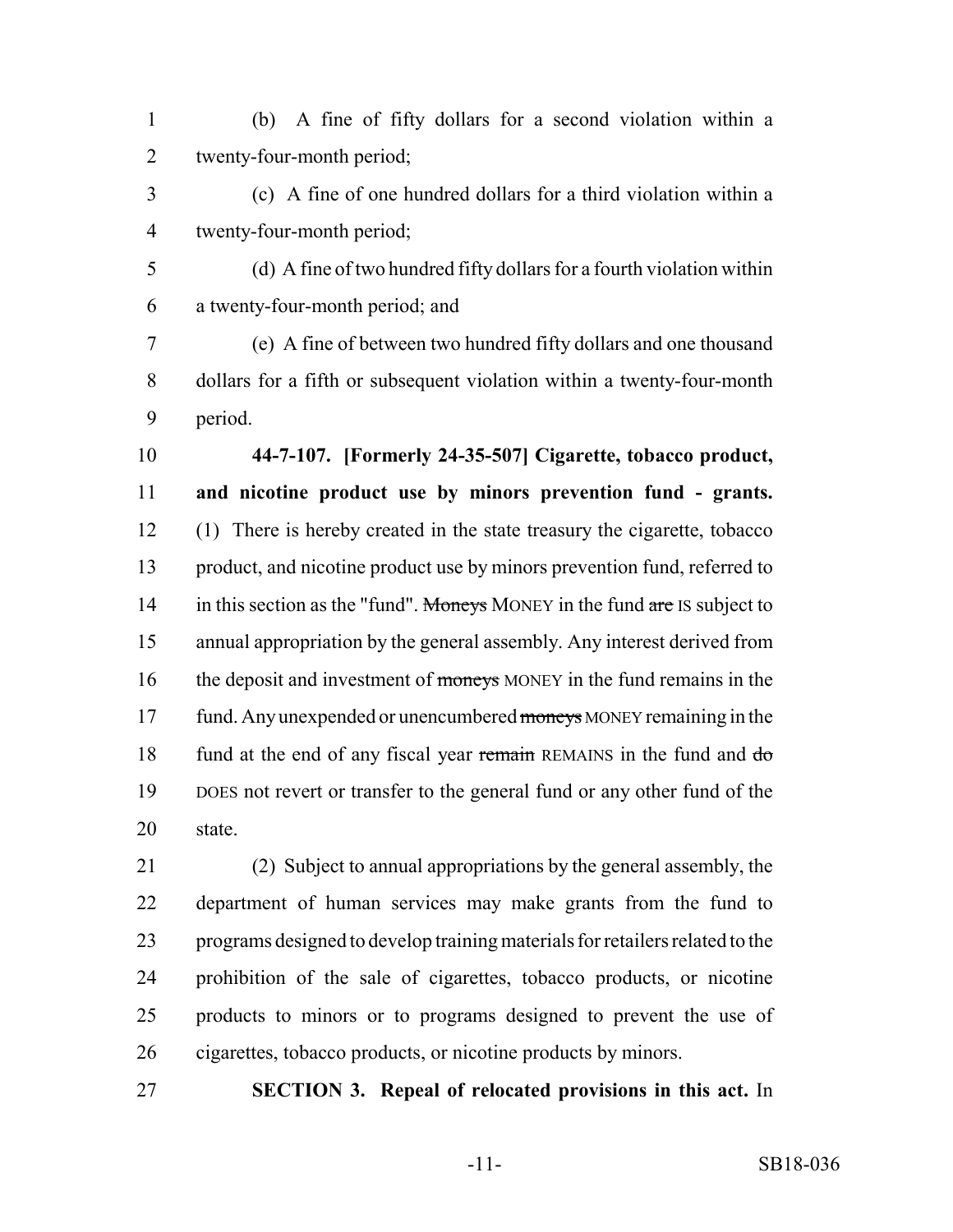Colorado Revised Statutes, **repeal** part 5 of article 35 of title 24.

 **SECTION 4.** In Colorado Revised Statutes, 13-4-102, **amend**  $3 \qquad (2)(gg)$  as follows:

 **13-4-102. Jurisdiction.** (2) The court of appeals has initial jurisdiction to:

 (gg) Review final actions and orders appropriate for judicial review of the department of revenue relating to penalties for violations of statutes relating to the sale of cigarettes and tobacco products to minors 9 pursuant to section 24-35-505 (5), C.R.S. SECTION 44-7-105 (5);

 **SECTION 5.** In Colorado Revised Statutes, **amend** 16-2.5-124 as follows:

 **16-2.5-124. Liquor enforcement investigator.** A liquor enforcement investigator is a peace officer while engaged in the performance of his or her duties and while acting under proper orders or regulations whose primary authority shall be as stated in sections 16 12-47-904 (1) and 24-35-504, C.R.S., 44-7-104 and shall also include the enforcement of all laws of the state of Colorado and who may be certified by the P.O.S.T. board.

 **SECTION 6.** In Colorado Revised Statutes, 25-3.5-804, **amend** (1) as follows:

 **25-3.5-804. Tobacco education, prevention, and cessation programs - review committee - grants.** (1) There is hereby created the tobacco education, prevention, and cessation grant program to provide funding for community-based and statewide tobacco education programs designed to reduce initiation of tobacco use by children and youth, promote cessation of tobacco use among youth and adults, and reduce exposure to secondhand smoke. Any such tobacco programs may be